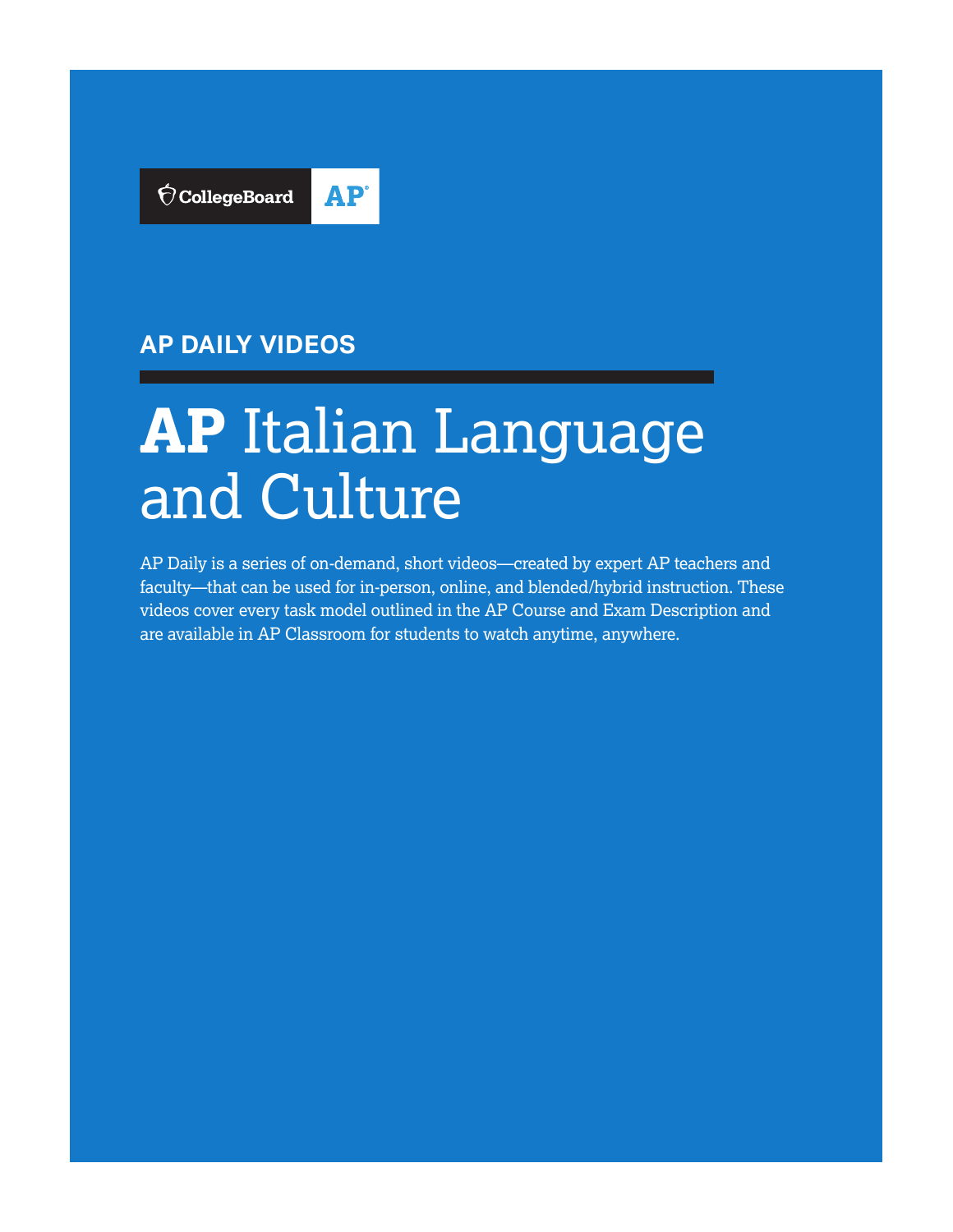| <b>Video Title</b>                   | <b>Task Model</b>         | <b>Video Focus</b>                                                                                                                                                                      | <b>Instructor</b>  |
|--------------------------------------|---------------------------|-----------------------------------------------------------------------------------------------------------------------------------------------------------------------------------------|--------------------|
| 1: Promotional Materials<br>Video 1  | Promotional<br>Materials  | Analyzing the content and structures within promotional<br>material to determine the main idea and identify<br>supporting details.                                                      | James Goetschius   |
| 1: Promotional Materials<br>Video 2  | Promotional<br>Materials  | Analyzing promotional materials to determine the purpose<br>and target audience.                                                                                                        | James Goetschius   |
| 1: Letter Video 1                    | Letter                    | How to answer multiple-choice questions based on a letter. Maria Gloria Borsa                                                                                                           |                    |
| 1: Letter Video 2                    | Letter                    | Strategies for answering multiple-choice questions based<br>on a letter.                                                                                                                | Maria Gloria Borsa |
| 1: Letter Video 3                    | Letter                    | How to answer multiple-choice questions based on a letter. Maria Gloria Borsa                                                                                                           |                    |
| 1: Conversation and<br>Chart Video 1 | Conversation<br>and Chart | An introduction to the new AP Exam multiple-choice task,<br>which includes both audio and written texts.                                                                                | Maria Gloria Borsa |
| 1: Conversation and<br>Chart Video 2 | Conversation<br>and Chart | Strategies for answering multiple-choice questions in the<br>new audio and written task of the AP Exam.                                                                                 | Maria Gloria Borsa |
| 1: Conversation and<br>Chart Video 3 | Conversation<br>and Chart | Practice for answering multiple-choice questions based on Maria Gloria Borsa<br>audio and written texts.                                                                                |                    |
| 1: Email Reply Video 1               | Email Reply               | An overview of the email reply task on the AP Exam,<br>including an analysis of its structure, expectations, and<br>an example.                                                         | James Goetschius   |
| 1: Email Reply Video 2               | <b>Email Reply</b>        | More strategies for the email reply task, including how<br>to open and close the email; respond to questions in a<br>detailed manner; and request information formally and<br>politely. | James Goetschius   |
| 1: Email Reply Video 3               | Email Reply               | Applying appropriate communication strategies<br>in interpersonal writing to plan a trip to an Italian<br>agriturismo.                                                                  | James Goetschius   |
| 1: Conversation Video 1              | Conversation              | An overview of the AP Exam task of interacting in a<br>simulated conversation.                                                                                                          | Maria Gloria Borsa |
| 1: Conversation Video 2              | Conversation              | Strategies for interacting in a simulated conversation.                                                                                                                                 | Maria Gloria Borsa |
| 1: Conversation Video 3              | Conversation              | Practice with interacting in a simulated conversation.                                                                                                                                  | Maria Gloria Borsa |
| 1: Cultural Presentation<br>Video 1  | Cultural<br>Presentation  | How to organize a cultural presentation, with attention<br>focused on the role of gli anziani in Italian culture.                                                                       | James Goetschius   |
| 1: Cultural Presentation<br>Video 2  | Cultural<br>Presentation  | Strategies for delivering a cultural presentation; an<br>examination of the cultural importance of time spent with<br>family in Italy.                                                  | James Goetschius   |
| 1: Cultural Presentation<br>Video 3  | Cultural<br>Presentation  | An examination of the <i>i mammoni</i> phenomenon in Italy,<br>and the reasons why many Italians continue living at home<br>with their parents deep into their adulthood.               | James Goetschius   |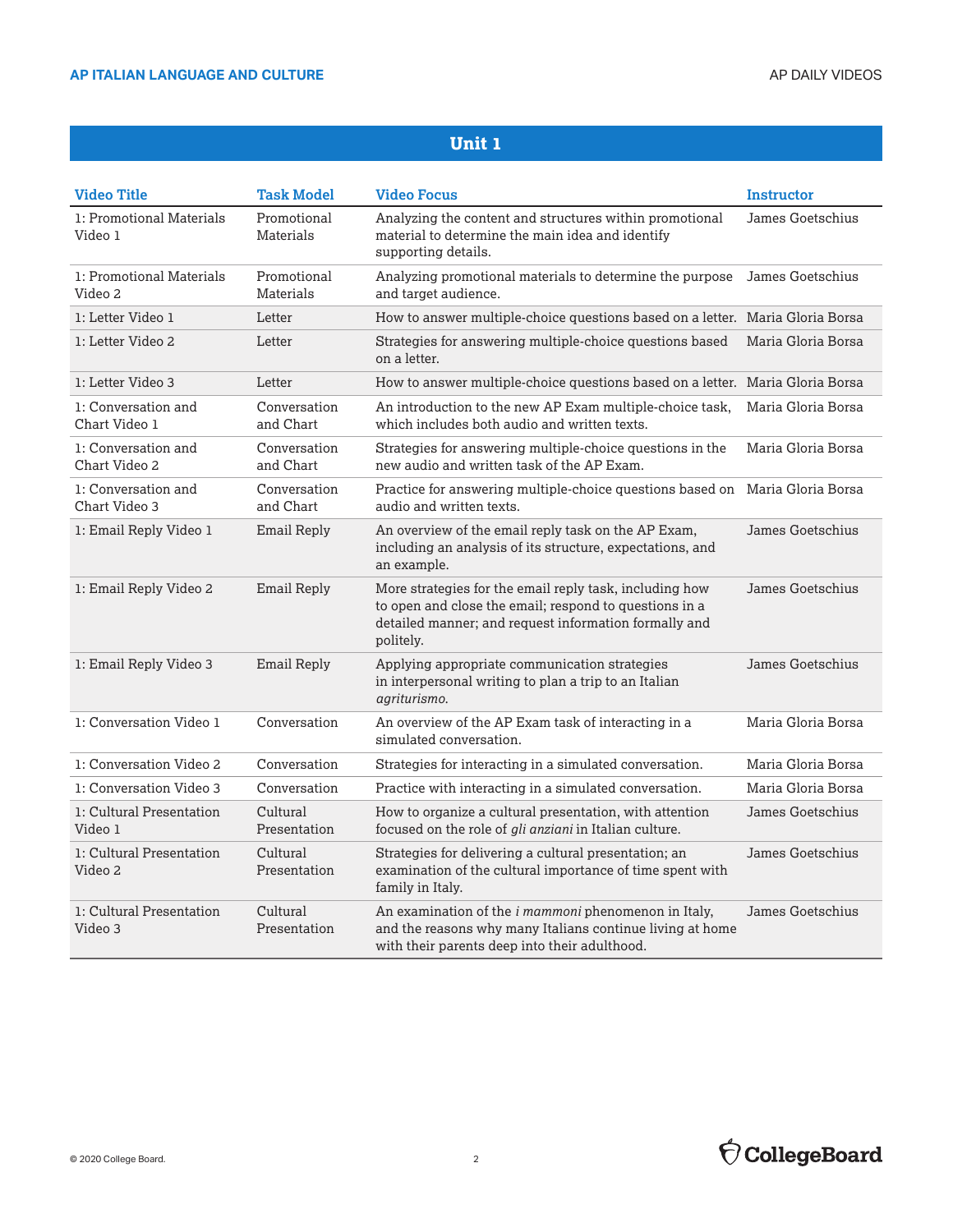#### AP ITALIAN LANGUAGE AND CULTURE **ALLY AUDIT ACCOUNT A LANGUAGE AND CULTURE** AP DAILY VIDEOS

| <b>Video Title</b>                             | <b>Task Model</b>           | <b>Video Focus</b>                                                                                                                                            | <b>Instructor</b>  |
|------------------------------------------------|-----------------------------|---------------------------------------------------------------------------------------------------------------------------------------------------------------|--------------------|
| 2: Literary Text Video 1                       | <b>Literary Text</b>        | In this video, we will introduce the task of answering<br>multiple-choice questions based on a literary text.                                                 | Maria Gloria Borsa |
| 2: Literary Text Video 2                       | <b>Literary Text</b>        | In this video, we will learn strategies to answer multiple-<br>choice questions based on a literary text.                                                     | Maria Gloria Borsa |
| 2: Literary Text Video 3                       | <b>Literary Text</b>        | In this video, we will practice answering multiple-choice<br>questions based on a literary text.                                                              | Maria Gloria Borsa |
| 2: Article and Chart Video 1 Article and Chart |                             | In this video, we will introduce the article and chart task<br>model, examining two examples.                                                                 | James Goetschius   |
| 2: Article and Chart Video 2 Article and Chart |                             | In this video, we will identify strategies for answering<br>multiple-choice questions based on an article and chart<br>with two examples.                     | James Goetschius   |
| 2: Article and Chart Video 3 Article and Chart |                             | In this video, we will practice answering multiple-choice<br>questions based on an article and chart, and explore the<br>cultural theme of dialects in Italy. | James Goetschius   |
| 2: Audio Report and Article<br>Video 1         | Audio Report and<br>Article | In this video, we will introduce the task of answering<br>multiple-choice questions based on an audio report and<br>article.                                  | Maria Gloria Borsa |
| 2: Audio Report and Article<br>Video 2         | Article                     | Audio Report and In this video, we will learn strategies to answer multiple-<br>choice questions for the task based on an audio report and<br>article.        | Maria Gloria Borsa |
| 2: Audio Report and Article<br>Video 3         | Article                     | Audio Report and In this video, we will practice answering multiple-choice<br>questions based on an audio report and article.                                 | Maria Gloria Borsa |
| 2: Argumentative Essay<br>Video 1              | Argumentative<br>Essay      | In this video, we will introduce the task of the<br>argumentative essay.                                                                                      | James Goetschius   |
| 2: Argumentative Essay<br>Video 2              | Argumentative<br>Essay      | In this video, we will identify strategies for examining the<br>three sources and constructing the argumentative essay.                                       | James Goetschius   |
| 2: Argumentative Essay<br>Video 3              | Argumentative<br>Essay      | In this video, we will practice the task of writing the<br>argumentative essay.                                                                               | James Goetschius   |
| 2: Cultural Comparison<br>Video 1              | Cultural<br>Comparison      | In this video, we will introduce the task of comparing your<br>community with Italy on a specific cultural topic.                                             | Maria Gloria Borsa |
| 2: Cultural Comparison<br>Video 2              | Cultural<br>Comparison      | In this video, we will learn strategies to use for the cultural Maria Gloria Borsa<br>comparison.                                                             |                    |
| 2: Cultural Comparison<br>Video 3              | Cultural<br>Comparison      | In this video, we will practice presenting a cultural<br>comparison.                                                                                          | Maria Gloria Borsa |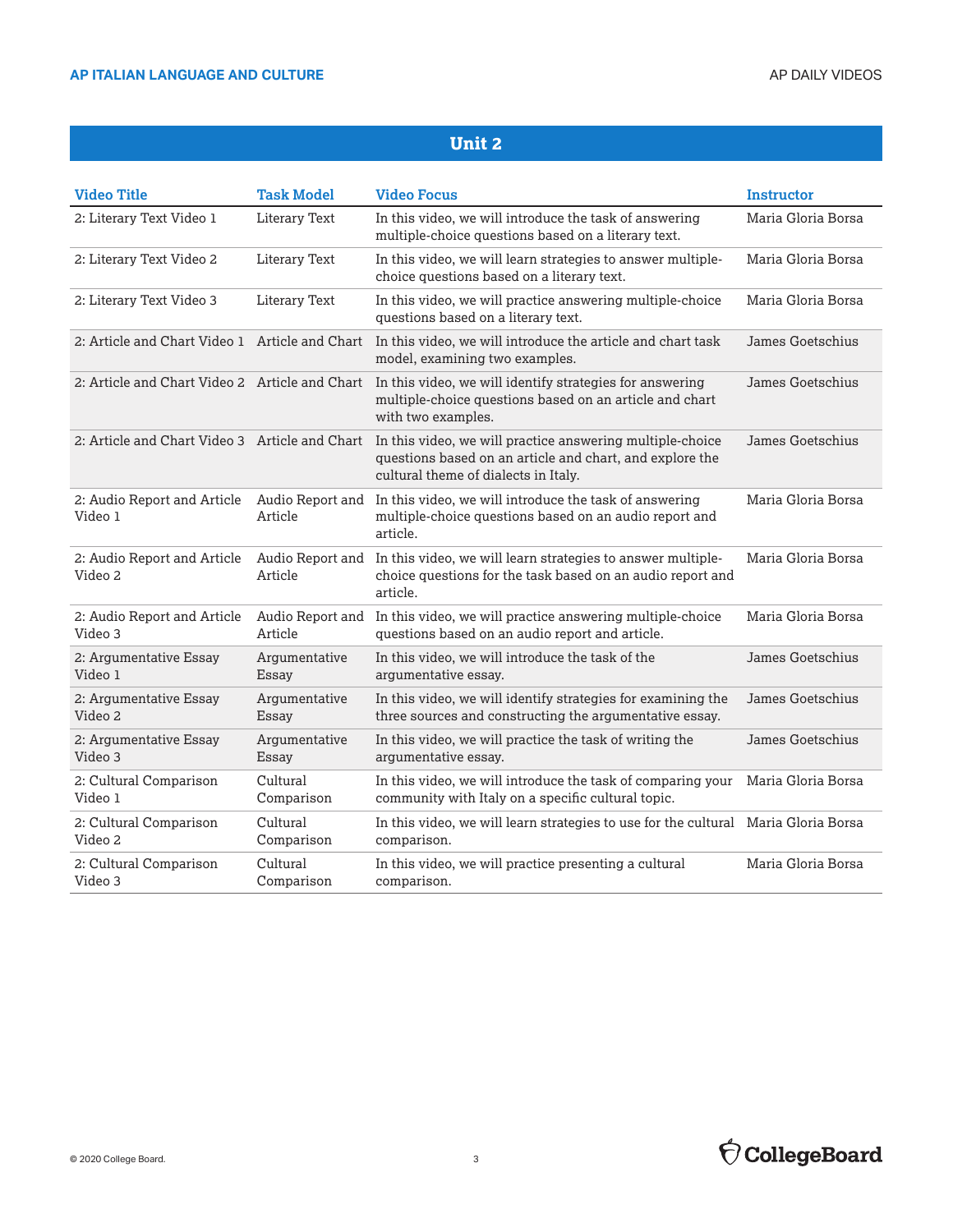#### AP ITALIAN LANGUAGE AND CULTURE **ALLY AND SELL ASSESSED A LIGHT AND ALLY AP DAILY VIDEOS**

| <b>Video Title</b>                   | <b>Task Model</b>         | <b>Video Focus</b>                                                                                                                                                           | <b>Instructor</b> |
|--------------------------------------|---------------------------|------------------------------------------------------------------------------------------------------------------------------------------------------------------------------|-------------------|
| 3: Promotional Materials<br>Video 1  | Promotional<br>Materials  | In this video, we will interpret the content and<br>distinguishing features of a text.                                                                                       | Teresa Picarazzi  |
| 3: Promotional Materials<br>Video 2  | Promotional<br>Materials  | In this video, we will practice interpreting the<br>distinguishing features of a text and determine the<br>meaning of familiar and unfamiliar words.                         | Teresa Picarazzi  |
| 3: Literary Text Video 1             | Literary Text             | In this video we will describe the literal meaning of a text<br>and interpret the meaning of that text.                                                                      | Teresa Picarazzi  |
| 3: Literary Text Video 2             | Literary Text             | In this video we will explore strategies that aid in making<br>connections across disciplines and interpret some<br>distinguishing features.                                 | Teresa Picarazzi  |
| 3: Letter Video 1                    | Letter                    | In this video, we will identify strategies for interpreting an<br>authentic letter.                                                                                          | James Goetschius  |
| 3: Letter Video 2                    | Letter                    | In this video, we will interpret two authentic letters and<br>practice responding to accompanying multiple-choice<br>questions.                                              | James Goetschius  |
| 3: Conversation and Chart<br>Video 1 | Conversation and<br>Chart | In this video, we will identify strategies for interpreting a<br>conversation and accompanying infographic.                                                                  | James Goetschius  |
| 3: Conversation and Chart<br>Video 2 | Chart                     | Conversation and In this video, we will interpret two conversations and<br>charts, and practice responding to multiple-choice<br>questions.                                  | James Goetschius  |
| 3: Email Reply Video 1               | Email Reply               | In this video, we will communicate interpersonally by<br>writing to others, and review how to initiate, maintain and<br>close written exchanges.                             | Teresa Picarazzi  |
| 3: Email Reply Video 2               | <b>Email Reply</b>        | In this video we will review strategies, register, and<br>transitional devices in writing a formal email.                                                                    | Teresa Picarazzi  |
| 3: Conversation Video 1              | Conversation              | In this video, we will examine strategies for participating<br>in the simulated conversation, with an example.                                                               | James Goetschius  |
| 3: Conversation Video 2              | Conversation              | In this video, we will examine the importance of art in Italy James Goetschius<br>and participate in a simulated conversation, with examples<br>of student responses.        |                   |
| 3: Conversation Video 3              | Conversation              | In this video, we will identify trends in reading in Italy and James Goetschius<br>participate in a simulated conversation.                                                  |                   |
| 3: Cultural Comparison<br>Video 1    | Cultural<br>Comparison    | In this video, we will examine strategies for giving a<br>cultural comparison presentation, and reflect on the<br>importance of music in Italian culture.                    | James Goetschius  |
| 3: Cultural Comparison<br>Video 2    | Cultural<br>Comparison    | In this video, we will learn to use language and vocabulary James Goetschius<br>appropriate for our attended audience, and present on the<br>importance of fashion in Italy. |                   |
| 3: Cultural Comparison<br>Video 3    | Cultural<br>Comparison    | In this video, we will examine and present on differences<br>between Italian and American films.                                                                             | James Goetschius  |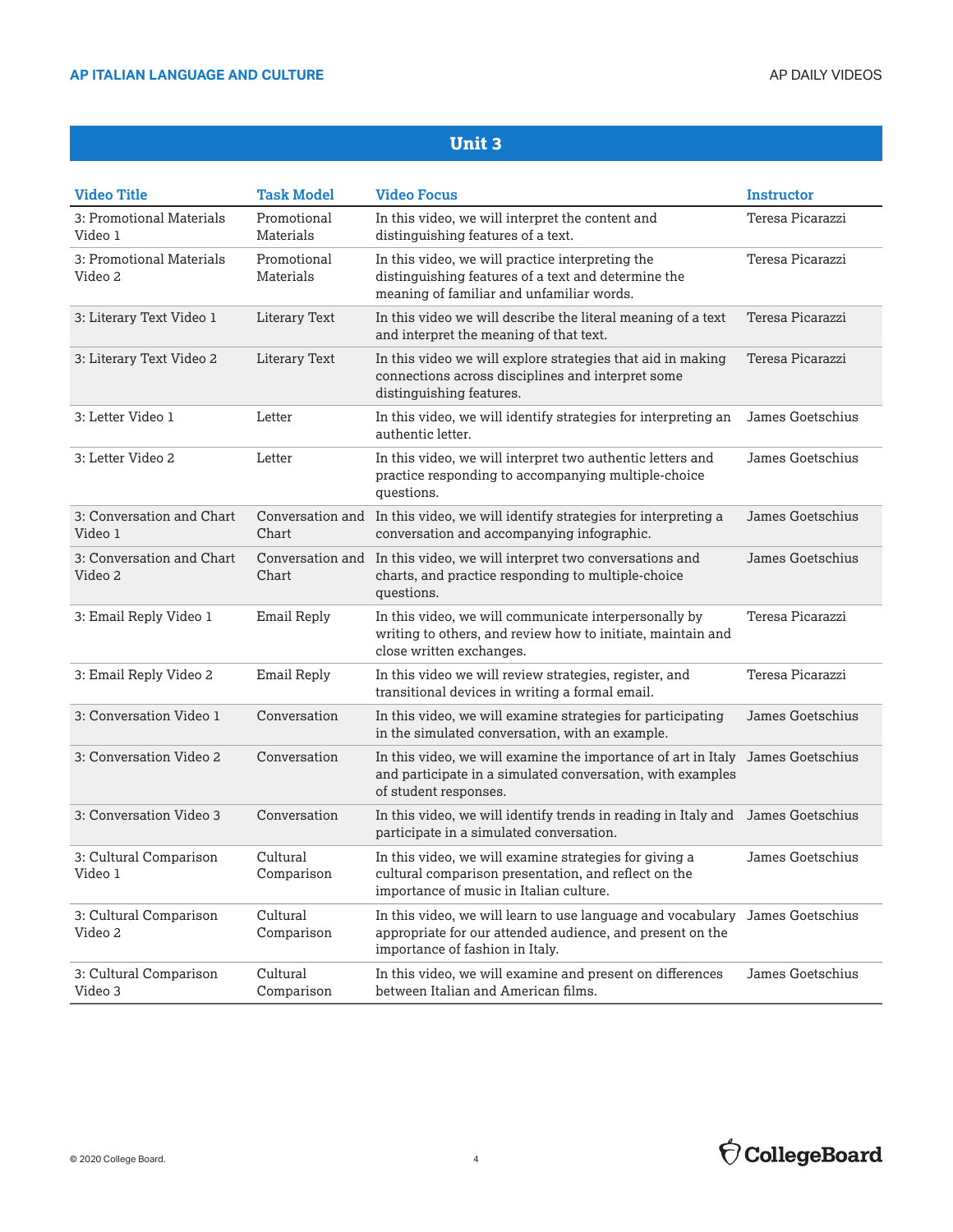| <b>Video Title</b>                             | <b>Task Model</b>      | <b>Video Focus</b>                                                                                                                                                                         | <b>Instructor</b>    |
|------------------------------------------------|------------------------|--------------------------------------------------------------------------------------------------------------------------------------------------------------------------------------------|----------------------|
| 4: Article and Chart Video 1 Article and Chart |                        | In this video, we will consider ways in which articles and<br>charts make connections in and across disciplines.                                                                           | Antonietta Di Pietro |
|                                                |                        | 4: Article and Chart Video 2 Article and Chart In this video, we will learn how to extrapolate and describe Antonietta Di Pietro<br>information from the data presented in the chart.      |                      |
|                                                |                        | 4: Article and Chart Video 3 Article and Chart In this video, we will examine the questions asked about<br>the distinguishing features of the article and chart.                           | Antonietta Di Pietro |
| 4: Interview Video 1                           | Interview              | In this video, we will examine the interview task model,<br>and identify strategies for listening to an interview.                                                                         | James Goetschius     |
| 4: Interview Video 2                           | Interview              | In this video, we will practice interpreting the<br>distinguishing features of an interview text.                                                                                          | James Goetschius     |
| 4: Instructions Video 1                        | Instructions           | In this video, we will review the characteristics of a<br>structured presentation where the speaker provides<br>information about how something should be done,<br>operated, or assembled. | Antonietta Di Pietro |
| 4: Instructions Video 2                        | Instructions           | In this video, we will practice listening and interpreting<br>questions and providing appropriate answers.                                                                                 | Antonietta Di Pietro |
| 4: Presentation Video 1                        | Presentation           | In this video, we will examine the presentation task model,<br>and identify strategies for listening to a presentation.                                                                    | James Goetschius     |
| 4: Presentation Video 2                        | Presentation           | In this video, we will briefly examine the impact of<br>technology on how active we are, and then interpret a<br>presentation on the same theme.                                           | James Goetschius     |
| 4: Presentation Video 3                        | Presentation           | In this video, we will practice interpreting the<br>distinguishing features of a presentation text.                                                                                        | James Goetschius     |
| 4: Argumentative Essay<br>Video 1              | Argumentative<br>Essay | In this video, we will examine appropriate writing<br>strategies to communicate ideas in presentational writing.                                                                           | James Goetschius     |
| 4: Argumentative Essay<br>Video 2              | Argumentative<br>Essay | In this video, we will express a perspective with<br>details and examples to illustrate an opinion or idea in<br>presentational writing.                                                   | James Goetschius     |
| 4: Argumentative Essay<br>Video 3              | Argumentative<br>Essay | In this video, we will practice the task of writing the<br>argumentative essay.                                                                                                            | James Goetschius     |
| 4: Cultural Comparison<br>Video 1              | Cultural<br>Comparison | In this video, we will analyze the formulation of the<br>question asked in this task and study a specific example of<br>an exam question.                                                  | Antonietta Di Pietro |
| 4: Cultural Comparison<br>Video 2              | Cultural<br>Comparison | In this video, we will learn how to talk about products,<br>practices, and perspectives to compare the Italian-<br>speaking culture with another one using the appropriate<br>vocabulary.  | Antonietta Di Pietro |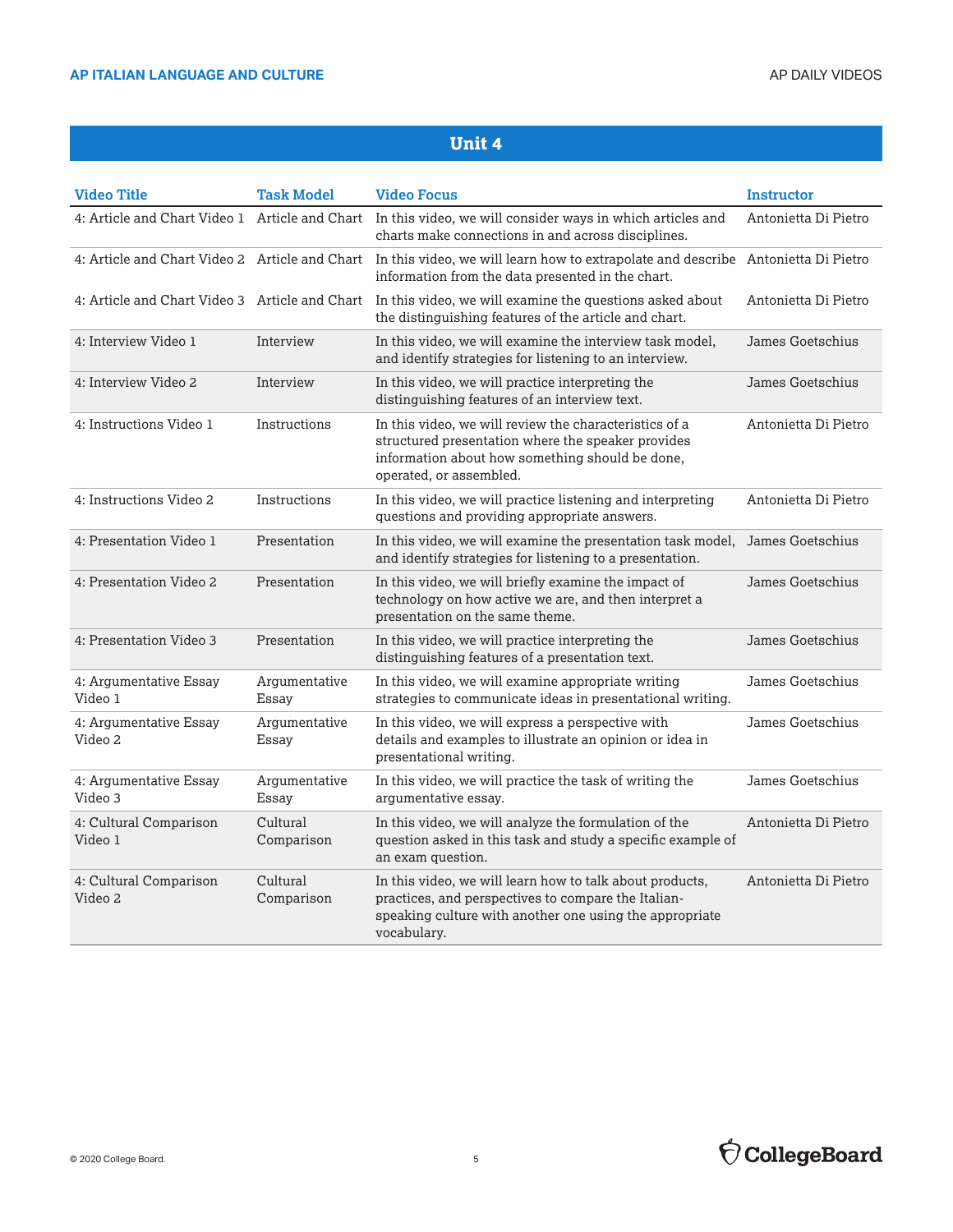| <b>Video Title</b>                   | <b>Task Model</b>      | <b>Video Focus</b>                                                                                                                                                    | Instructor           |
|--------------------------------------|------------------------|-----------------------------------------------------------------------------------------------------------------------------------------------------------------------|----------------------|
| 5: Literary Text Video 1             | Literary Text          | In this video, we will deconstruct a text to identify its<br>distinguishing features such as purpose, point of view,<br>and/or intended audience.                     | Antonietta Di Pietro |
| 5: Literary Text Video 2             | Literary Text          | In this video, we will learn how to infer implied meanings<br>through context.                                                                                        | Antonietta Di Pietro |
| 5: Conversation and Chart<br>Video 1 | Chart                  | Conversation and In this video, we learn how to describe data from a table,<br>chart, graph, map, or infographic.                                                     | Antonietta Di Pietro |
| 5: Conversation and Chart<br>Video 2 | Chart                  | Conversation and In this video, we will examine how to infer cultural<br>connections from a text.                                                                     | Antonietta Di Pietro |
| 5: Interview Video 1                 | Interview              | In this video, we will interpret the distinguishing features<br>of a text in order to identify and/or describe the point of<br>view, perspective, tone, or attitude.  | Antonietta Di Pietro |
| 5: Interview Video 2                 | Interview              | In this video, we will learn how to interpret the content of<br>an audio text.                                                                                        | Antonietta Di Pietro |
| 5: Instructions Video 1              | Instructions           | In this video, we will examine the characteristics of the<br>instructions task, reflect, and practice one example.                                                    | Patrizia Lissoni     |
| 5: Instructions Video 2              | Instructions           | In this video, we will examine strategies to use with the<br>instructions task and practice with an example.                                                          | Patrizia Lissoni     |
| 5: Instructions Video 3              | Instructions           | In this video, we will practice responding to instructions<br>task questions.                                                                                         | Patrizia Lissoni     |
| 5: Email Reply Video 1               | Email Reply            | In this video, we will examine strategies to understand and Antonietta Di Pietro<br>apply appropriate and varied syntactical expressions in<br>interpersonal writing. |                      |
| 5: Email Reply Video 2               | Email Reply            | In this video, we will understand and apply appropriate<br>communication strategies in interpersonal writing.                                                         | Antonietta Di Pietro |
| 5: Conversation Video 1              | Conversation           | In this video, we will be introduced to the conversation<br>task, discuss responses to the outline, and practice.                                                     | Patrizia Lissoni     |
| 5: Conversation Video 2              | Conversation           | In this video, we will examine strategies to apply to the<br>conversation task and analyze an example of a student<br>response.                                       | Patrizia Lissoni     |
| 5: Conversation Video 3              | Conversation           | In this video, we will learn about the trend of voluntary<br>work among young people in Italy and participate in a<br>simulated conversation.                         | Patrizia Lissoni     |
| 5: Cultural Comparison<br>Video 1    | Cultural<br>Comparison | In this video, you will be introduced to the task of<br>comparing your community and Italy on a specific cultural<br>topic.                                           | Patrizia Lissoni     |
| 5: Cultural Comparison<br>Video 2    | Cultural<br>Comparison | In this video, we will examine strategies for giving a<br>cultural comparison presentation.                                                                           | Patrizia Lissoni     |
| 5: Cultural Comparison<br>Video 3    | Cultural<br>Comparison | In this video, you will practice a cultural comparison<br>presentation.                                                                                               | Patrizia Lissoni     |